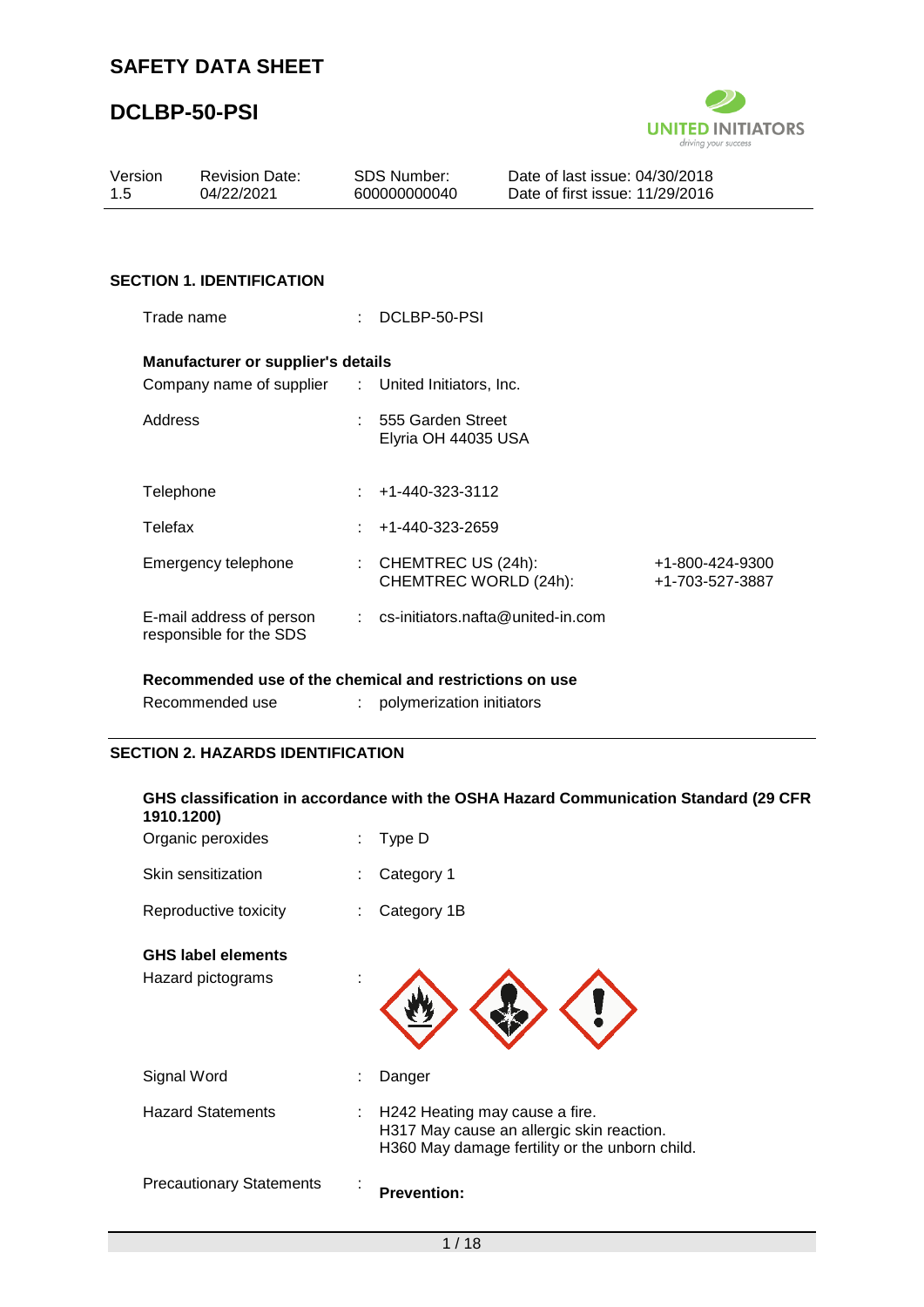

| Version<br>1.5 | <b>Revision Date:</b><br>04/22/2021 | <b>SDS Number:</b><br>600000000040                                                 | Date of last issue: 04/30/2018<br>Date of first issue: 11/29/2016                                                                                                                                                                                                                                                                                                                                                                                                                                                                                    |
|----------------|-------------------------------------|------------------------------------------------------------------------------------|------------------------------------------------------------------------------------------------------------------------------------------------------------------------------------------------------------------------------------------------------------------------------------------------------------------------------------------------------------------------------------------------------------------------------------------------------------------------------------------------------------------------------------------------------|
|                |                                     | and understood.<br>No smoking.<br>materials.<br>the workplace.<br>face protection. | P201 Obtain special instructions before use.<br>P202 Do not handle until all safety precautions have been read<br>P210 Keep away from heat/ sparks/ open flames/ hot surfaces.<br>P220 Keep/Store away from clothing/ strong acids, bases,<br>heavy metal salts and other reducing substances /combustible<br>P234 Keep only in original container.<br>P261 Avoid breathing dust/ fume/ gas/ mist/ vapors/ spray.<br>P272 Contaminated work clothing must not be allowed out of<br>P280 Wear protective gloves/ protective clothing/ eye protection/ |
|                |                                     | <b>Response:</b><br>attention.<br>attention.                                       | P302 + P352 IF ON SKIN: Wash with plenty of soap and water.<br>P308 + P313 IF exposed or concerned: Get medical advice/<br>P333 + P313 If skin irritation or rash occurs: Get medical advice/<br>P363 Wash contaminated clothing before reuse.                                                                                                                                                                                                                                                                                                       |
|                |                                     | Storage:<br>P405<br>P410<br>P411 + P235<br>86 °F. Keep cool.                       | Store locked up.<br>Protect from sunlight.<br>Store at temperatures not exceeding 30 °C/<br>P420 Store away from other materials.                                                                                                                                                                                                                                                                                                                                                                                                                    |
|                |                                     | Disposal:<br>posal plant.                                                          | P501 Dispose of contents/ container to an approved waste dis-                                                                                                                                                                                                                                                                                                                                                                                                                                                                                        |
|                | <b>Other hazards</b><br>None known. | <b>SECTION 3. COMPOSITION/INFORMATION ON INGREDIENTS</b>                           |                                                                                                                                                                                                                                                                                                                                                                                                                                                                                                                                                      |
|                | Substance / Mixture                 | Mixture                                                                            |                                                                                                                                                                                                                                                                                                                                                                                                                                                                                                                                                      |
|                | Chemical nature                     | Organic Peroxide<br>paste                                                          |                                                                                                                                                                                                                                                                                                                                                                                                                                                                                                                                                      |

### **Components**

| Chemical name                      | CAS-No.        | Concentration (% w/w) |
|------------------------------------|----------------|-----------------------|
| Bis-(2,4-dichlorobenzoyl) peroxide | $133 - 14 - 2$ | $>= 45 - 50$          |
|                                    |                |                       |

Actual concentration is withheld as a trade secret

### **SECTION 4. FIRST AID MEASURES**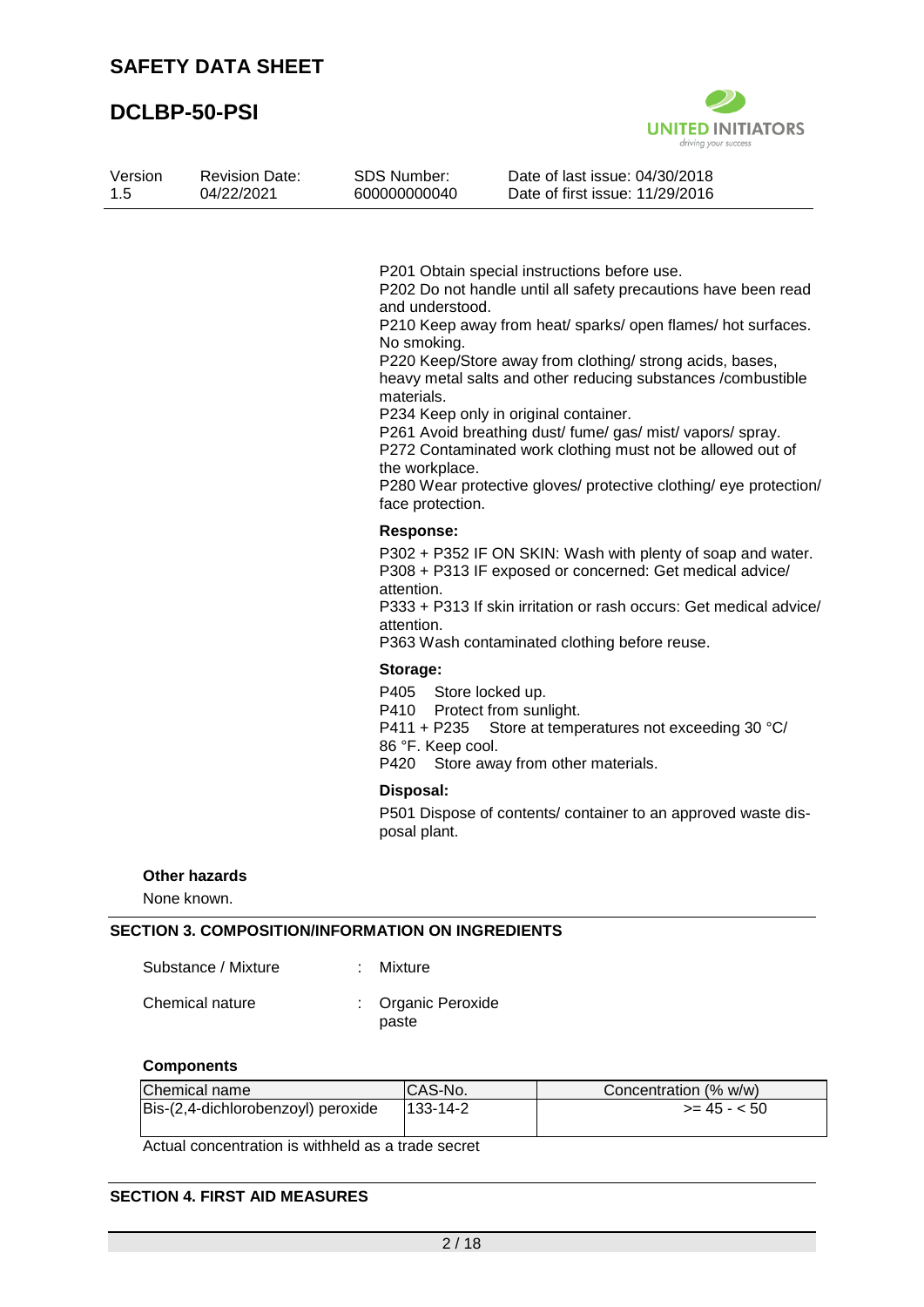### **DCLBP-50-PSI**



| Version<br>1.5 | <b>Revision Date:</b><br>04/22/2021                               |                                                                                                             | SDS Number:<br>600000000040                                                                                                                                                                                                                                                                                  | Date of last issue: 04/30/2018<br>Date of first issue: 11/29/2016                                                                                                                              |  |  |  |
|----------------|-------------------------------------------------------------------|-------------------------------------------------------------------------------------------------------------|--------------------------------------------------------------------------------------------------------------------------------------------------------------------------------------------------------------------------------------------------------------------------------------------------------------|------------------------------------------------------------------------------------------------------------------------------------------------------------------------------------------------|--|--|--|
|                | General advice                                                    |                                                                                                             | Move out of dangerous area.<br>attendance.<br>Call a physician immediately.                                                                                                                                                                                                                                  | Show this material safety data sheet to the doctor in<br>Do not leave the victim unattended.                                                                                                   |  |  |  |
| If inhaled     |                                                                   |                                                                                                             | If unconscious, place in recovery position and seek medical<br>advice.<br>If symptoms persist, call a physician.<br>If breathed in, move person into fresh air.                                                                                                                                              |                                                                                                                                                                                                |  |  |  |
|                | In case of skin contact                                           |                                                                                                             | In case of contact, immediately flush skin with plenty of water<br>for at least 15 minutes while removing contaminated clothing<br>and shoes.<br>Wash contaminated clothing before re-use.<br>If on skin, rinse well with water.<br>If on clothes, remove clothes.<br>If symptoms persist, call a physician. |                                                                                                                                                                                                |  |  |  |
|                | In case of eye contact                                            |                                                                                                             | Remove contact lenses.<br>Protect unharmed eye.                                                                                                                                                                                                                                                              | In the case of contact with eyes, rinse immediately with plenty<br>of water and seek medical advice.<br>Keep eye wide open while rinsing.<br>If eye irritation persists, consult a specialist. |  |  |  |
|                | If swallowed                                                      |                                                                                                             | Keep respiratory tract clear.<br>Call a physician immediately.<br>Rinse mouth thoroughly with water.                                                                                                                                                                                                         |                                                                                                                                                                                                |  |  |  |
|                | Most important symptoms<br>and effects, both acute and<br>delayed |                                                                                                             | May cause an allergic skin reaction.<br>÷<br>May damage fertility or the unborn child.                                                                                                                                                                                                                       |                                                                                                                                                                                                |  |  |  |
|                | Protection of first-aiders                                        | First Aid responders should pay attention to self-protection<br>and use the recommended protective clothing |                                                                                                                                                                                                                                                                                                              |                                                                                                                                                                                                |  |  |  |
|                | Notes to physician                                                | Treat symptomatically and supportively.                                                                     |                                                                                                                                                                                                                                                                                                              |                                                                                                                                                                                                |  |  |  |

#### **SECTION 5. FIRE-FIGHTING MEASURES**

| Suitable extinguishing media             | Water spray jet<br>Alcohol-resistant foam<br>Carbon dioxide (CO2)<br>Dry chemical                                                                                        |
|------------------------------------------|--------------------------------------------------------------------------------------------------------------------------------------------------------------------------|
| Unsuitable extinguishing<br>media        | High volume water jet                                                                                                                                                    |
| Specific hazards during fire<br>fighting | Contact with incompatible materials or exposure to<br>temperatures exceeding SADT may result in a self-<br>accelerating decomposition reaction with release of flammable |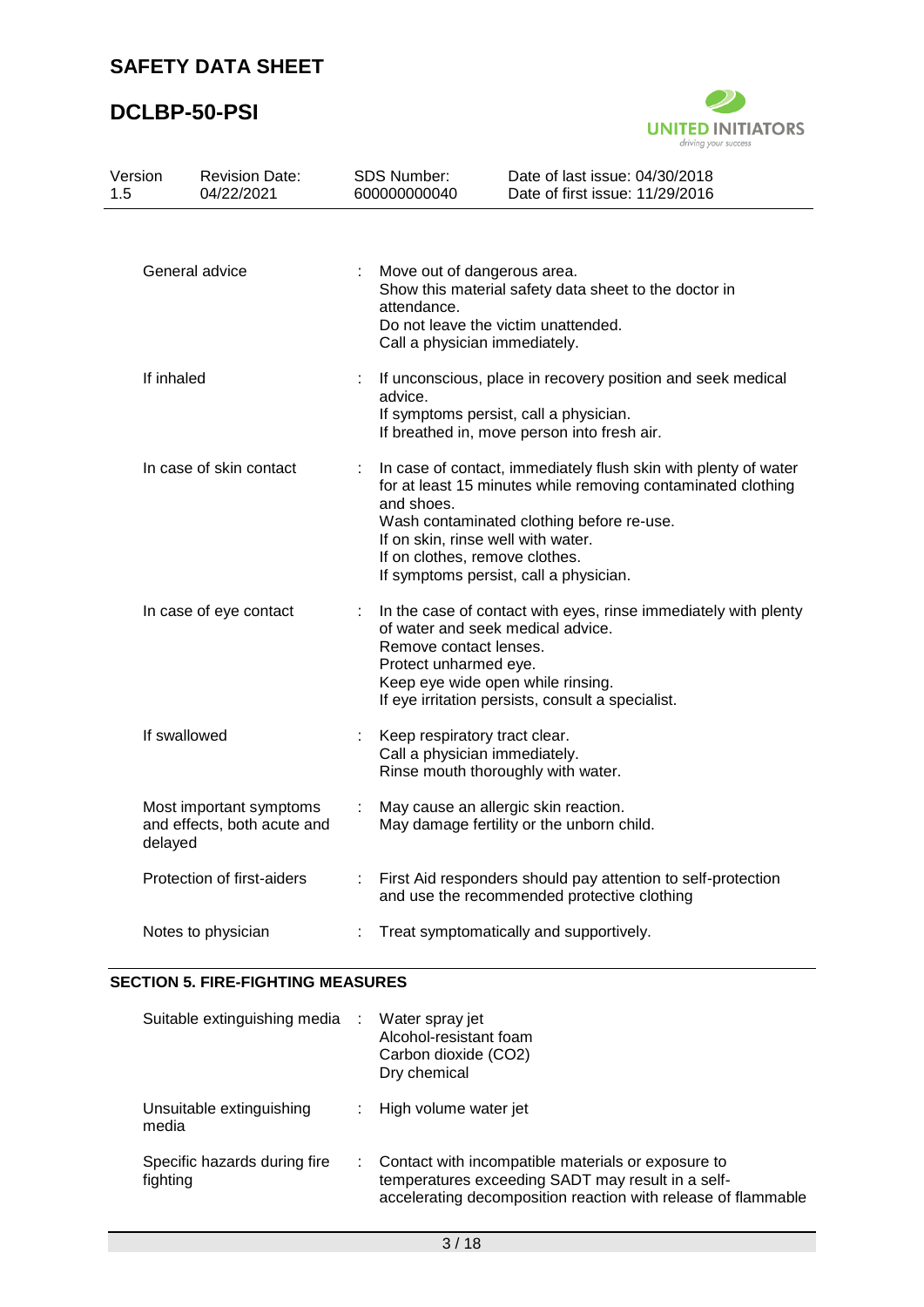

| Version<br>1.5 |                   | <b>Revision Date:</b><br>04/22/2021 | <b>SDS Number:</b><br>600000000040 |                                                 | Date of last issue: 04/30/2018<br>Date of first issue: 11/29/2016                                                                                                                                                                                                                                    |
|----------------|-------------------|-------------------------------------|------------------------------------|-------------------------------------------------|------------------------------------------------------------------------------------------------------------------------------------------------------------------------------------------------------------------------------------------------------------------------------------------------------|
|                |                   |                                     |                                    |                                                 |                                                                                                                                                                                                                                                                                                      |
|                |                   |                                     |                                    | vapors which may auto-ignite.                   |                                                                                                                                                                                                                                                                                                      |
|                | ods               | Specific extinguishing meth-        | ÷                                  | The product burns violently.<br>water.<br>fire. | Flash back possible over considerable distance.<br>Vapors may form explosive mixtures with air.<br>The product will float on water and can be reignited on surface<br>Cool closed containers exposed to fire with water spray.<br>Do not use a solid water stream as it may scatter and spread       |
|                |                   |                                     |                                    | SO.                                             | Remove undamaged containers from fire area if it is safe to do<br>Use water spray to cool unopened containers.                                                                                                                                                                                       |
|                |                   | Further information                 |                                    | must not be discharged into drains.             | Collect contaminated fire extinguishing water separately. This<br>Fire residues and contaminated fire extinguishing water must<br>be disposed of in accordance with local regulations.<br>Use extinguishing measures that are appropriate to local<br>circumstances and the surrounding environment. |
|                | for fire-fighters | Special protective equipment :      |                                    | necessary.                                      | Wear self-contained breathing apparatus for firefighting if<br>Use personal protective equipment.                                                                                                                                                                                                    |

### **SECTION 6. ACCIDENTAL RELEASE MEASURES**

| Personal precautions, protec-:<br>tive equipment and emer-<br>gency procedures |    | Use personal protective equipment.<br>Avoid dust formation.<br>Avoid breathing dust.<br>Remove all sources of ignition.<br>Follow safe handling advice and personal protective<br>equipment recommendations.<br>Never return spills in original containers for re-use.<br>Treat recovered material as described in the section "Disposal<br>considerations".    |
|--------------------------------------------------------------------------------|----|-----------------------------------------------------------------------------------------------------------------------------------------------------------------------------------------------------------------------------------------------------------------------------------------------------------------------------------------------------------------|
| Environmental precautions                                                      | ÷. | Prevent product from entering drains.<br>Prevent further leakage or spillage if safe to do so.<br>If the product contaminates rivers and lakes or drains inform<br>respective authorities.                                                                                                                                                                      |
| Methods and materials for<br>containment and cleaning up                       |    | Contact with incompatible substances can cause<br>decomposition at or below SADT.<br>Clear spills immediately.<br>Suppress (knock down) gases/vapors/mists with a water spray<br>jet.<br>To clean the floor and all objects contaminated by this<br>material, use plenty of water.<br>Soak up with inert absorbent material.<br>Isolate waste and do not reuse. |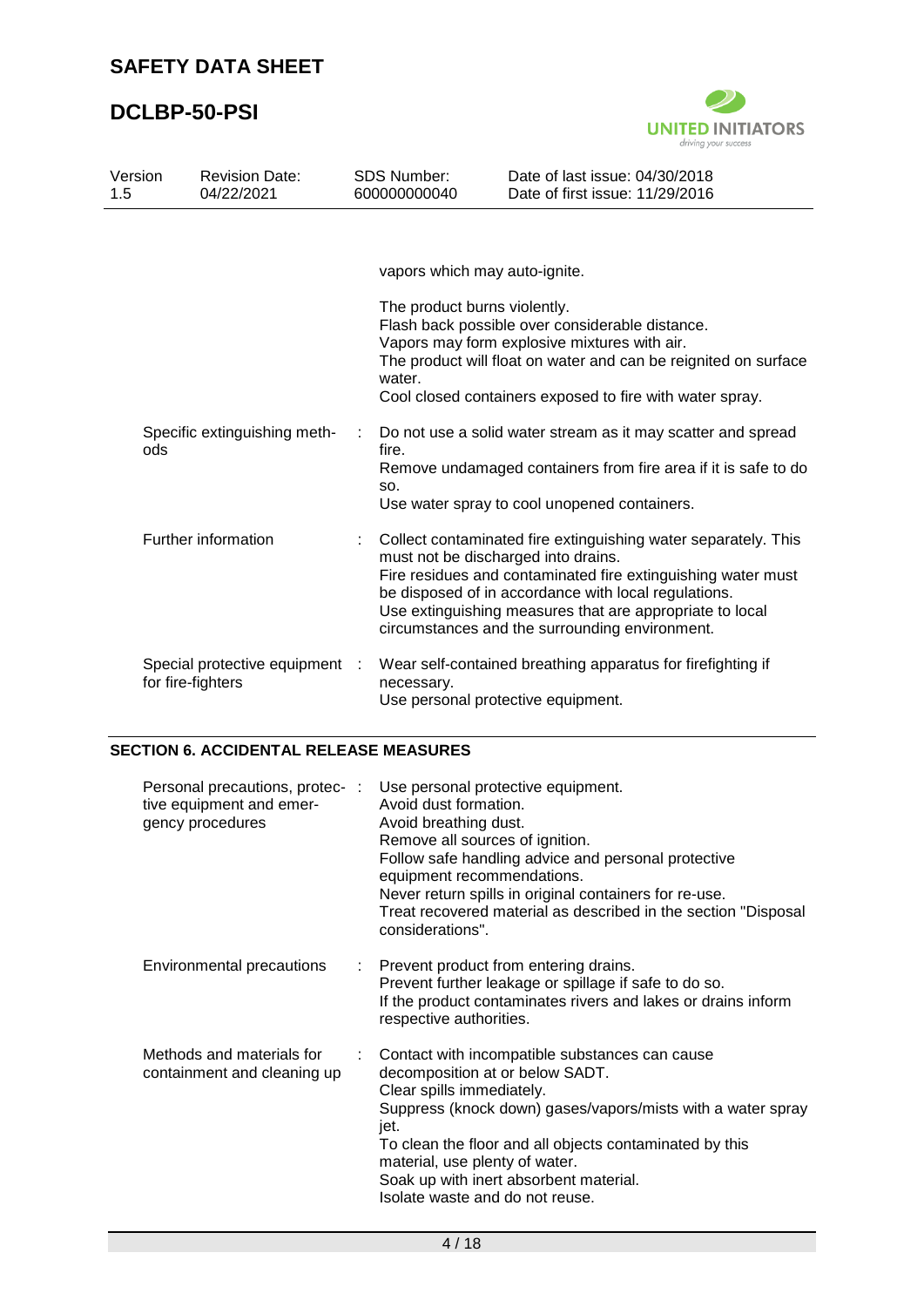

| Version<br>1.5 | <b>Revision Date:</b><br>04/22/2021                |   | <b>SDS Number:</b><br>600000000040                                                                                                                                                                                               | Date of last issue: 04/30/2018<br>Date of first issue: 11/29/2016                                                                                                                                                                                                                                                                                                                                                                                                                                                                                                                                                                                             |
|----------------|----------------------------------------------------|---|----------------------------------------------------------------------------------------------------------------------------------------------------------------------------------------------------------------------------------|---------------------------------------------------------------------------------------------------------------------------------------------------------------------------------------------------------------------------------------------------------------------------------------------------------------------------------------------------------------------------------------------------------------------------------------------------------------------------------------------------------------------------------------------------------------------------------------------------------------------------------------------------------------|
|                |                                                    |   |                                                                                                                                                                                                                                  | Non-sparking tools should be used.<br>Local or national regulations may apply to releases and<br>disposal of this material, as well as those materials and items<br>employed in the cleanup of releases. You will need to<br>determine which regulations are applicable.                                                                                                                                                                                                                                                                                                                                                                                      |
|                | <b>SECTION 7. HANDLING AND STORAGE</b>             |   |                                                                                                                                                                                                                                  |                                                                                                                                                                                                                                                                                                                                                                                                                                                                                                                                                                                                                                                               |
|                | <b>Technical measures</b>                          |   |                                                                                                                                                                                                                                  | See Engineering measures under EXPOSURE<br>CONTROLS/PERSONAL PROTECTION section.                                                                                                                                                                                                                                                                                                                                                                                                                                                                                                                                                                              |
|                | Advice on protection against<br>fire and explosion | ÷ | Avoid dust formation.<br>is formed.                                                                                                                                                                                              | Provide appropriate exhaust ventilation at places where dust<br>Keep away from heat and sources of ignition.<br>Use only explosion-proof equipment.<br>Keep away from combustible material.                                                                                                                                                                                                                                                                                                                                                                                                                                                                   |
|                | Advice on safe handling                            |   | Do not swallow.<br>Do not breathe vapors/dust.<br>Avoid contact with skin and eyes.<br>originally removed.<br>Avoid confinement.<br>application area.<br>Wash thoroughly after handling.<br>used.<br>Protect from contamination. | Avoid exposure - obtain special instructions before use.<br>Take precautionary measures against static discharges.<br>Never return any product to the container from which it was<br>Provide sufficient air exchange and/or exhaust in work rooms.<br>Keep away from heat, hot surfaces, sparks, open flames and<br>other ignition sources. No smoking.<br>Smoking, eating and drinking should be prohibited in the<br>For personal protection see section 8.<br>Persons susceptible to skin sensitization problems or asthma,<br>allergies, chronic or recurrent respiratory disease should not<br>be employed in any process in which this mixture is being |
|                | Conditions for safe storage                        |   | the technological safety standards.<br>kept upright to prevent leakage.<br>Store in original container.                                                                                                                          | Avoid impurities (e.g. rust, dust, ash), risk of decomposition.<br>Electrical installations / working materials must comply with<br>Containers which are opened must be carefully resealed and<br>Keep containers tightly closed in a cool, well-ventilated place.<br>Store in accordance with the particular national regulations.                                                                                                                                                                                                                                                                                                                           |
|                | Materials to avoid                                 |   | other reducing substances.                                                                                                                                                                                                       | Keep away from strong acids, bases, heavy metal salts and                                                                                                                                                                                                                                                                                                                                                                                                                                                                                                                                                                                                     |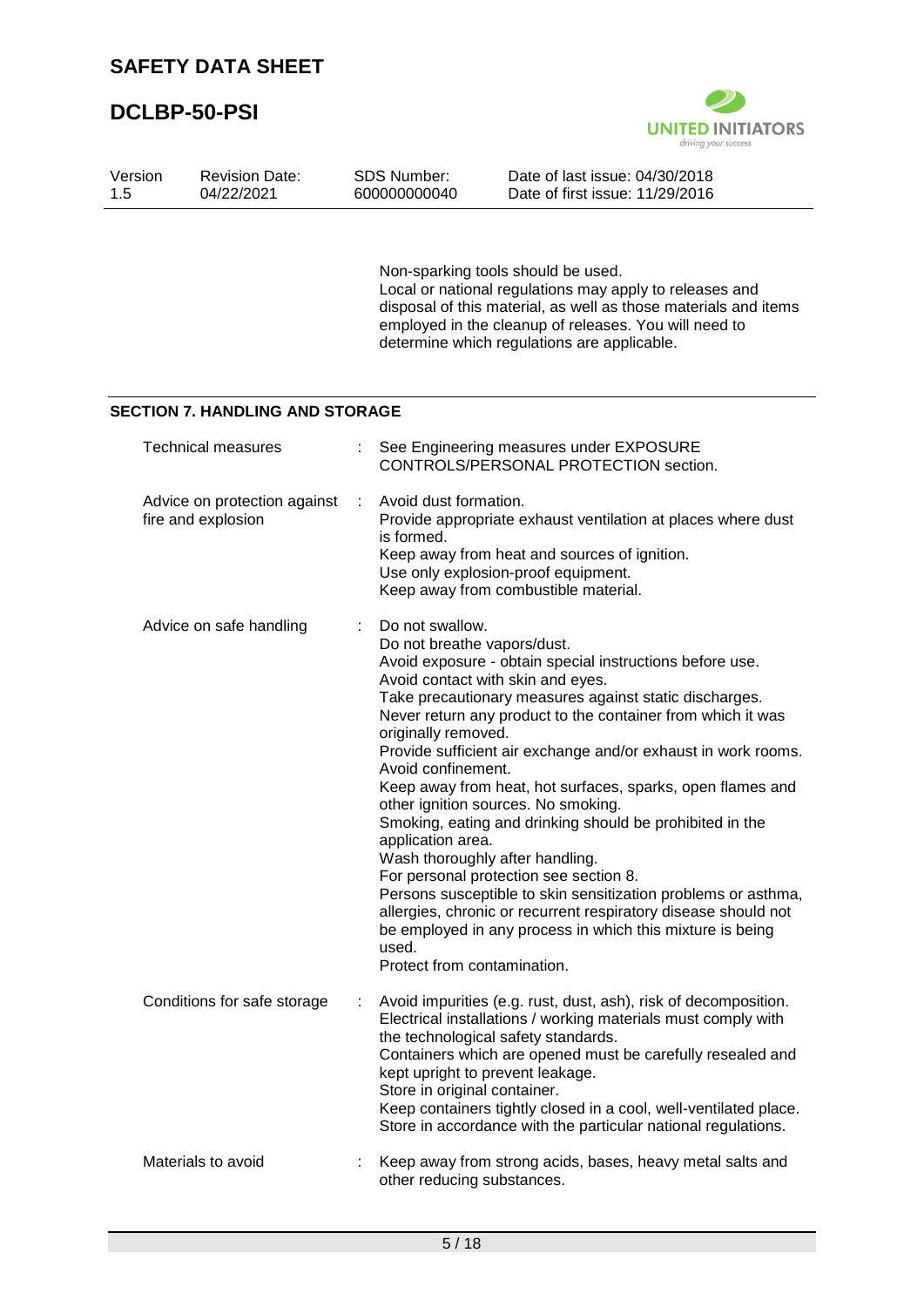

| Version<br>1.5 | <b>Revision Date:</b><br>04/22/2021                                                                              |    | <b>SDS Number:</b><br>600000000040                             | Date of last issue: 04/30/2018<br>Date of first issue: 11/29/2016                                                                                                                                                                                                                                                                                                               |
|----------------|------------------------------------------------------------------------------------------------------------------|----|----------------------------------------------------------------|---------------------------------------------------------------------------------------------------------------------------------------------------------------------------------------------------------------------------------------------------------------------------------------------------------------------------------------------------------------------------------|
|                |                                                                                                                  |    |                                                                |                                                                                                                                                                                                                                                                                                                                                                                 |
| perature       | Recommended storage tem- :                                                                                       |    | $5 - 30 °C$                                                    |                                                                                                                                                                                                                                                                                                                                                                                 |
|                |                                                                                                                  |    | 41 - 86 °F                                                     |                                                                                                                                                                                                                                                                                                                                                                                 |
|                | Further information on stor-<br>age stability                                                                    |    |                                                                | No decomposition if stored normally.                                                                                                                                                                                                                                                                                                                                            |
|                | <b>SECTION 8. EXPOSURE CONTROLS/PERSONAL PROTECTION</b>                                                          |    |                                                                |                                                                                                                                                                                                                                                                                                                                                                                 |
|                | Ingredients with workplace control parameters<br>Contains no substances with occupational exposure limit values. |    |                                                                |                                                                                                                                                                                                                                                                                                                                                                                 |
|                | <b>Engineering measures</b>                                                                                      | ÷. |                                                                | Minimize workplace exposure concentrations.                                                                                                                                                                                                                                                                                                                                     |
|                | Personal protective equipment                                                                                    |    |                                                                |                                                                                                                                                                                                                                                                                                                                                                                 |
|                | Respiratory protection                                                                                           | ÷. | approved filter.                                               | In the case of dust or aerosol formation use respirator with an                                                                                                                                                                                                                                                                                                                 |
|                | Filter type                                                                                                      |    | Filter type P                                                  |                                                                                                                                                                                                                                                                                                                                                                                 |
|                | Hand protection                                                                                                  |    |                                                                |                                                                                                                                                                                                                                                                                                                                                                                 |
|                | Material                                                                                                         |    | Nitrile rubber                                                 |                                                                                                                                                                                                                                                                                                                                                                                 |
|                | Break through time<br>Glove thickness                                                                            |    | 480 min<br>$0.2 \text{ mm}$                                    |                                                                                                                                                                                                                                                                                                                                                                                 |
|                |                                                                                                                  |    |                                                                |                                                                                                                                                                                                                                                                                                                                                                                 |
|                | Remarks                                                                                                          |    |                                                                | Choose gloves to protect hands against chemicals depending<br>on the concentration and quantity of the hazardous<br>substance and specific to place of work.<br>For special applications, we recommend clarifying the<br>resistance to chemicals of the aforementioned protective<br>gloves with the glove manufacturer. Wash hands before<br>breaks and at the end of workday. |
|                | Eye protection                                                                                                   |    | Tightly fitting safety goggles<br>to the workstation location. | Please wear suitable protective goggles. Also wear face<br>protection if there is a splash hazard.<br>Ensure that eyewash stations and safety showers are close                                                                                                                                                                                                                 |
|                | Skin and body protection                                                                                         |    | potential.                                                     | Select appropriate protective clothing based on chemical<br>resistance data and an assessment of the local exposure                                                                                                                                                                                                                                                             |
|                | Hygiene measures                                                                                                 |    | When using do not smoke.<br>the product.                       | Keep away from food and drink.<br>When using do not eat or drink.<br>Wash hands before breaks and immediately after handling                                                                                                                                                                                                                                                    |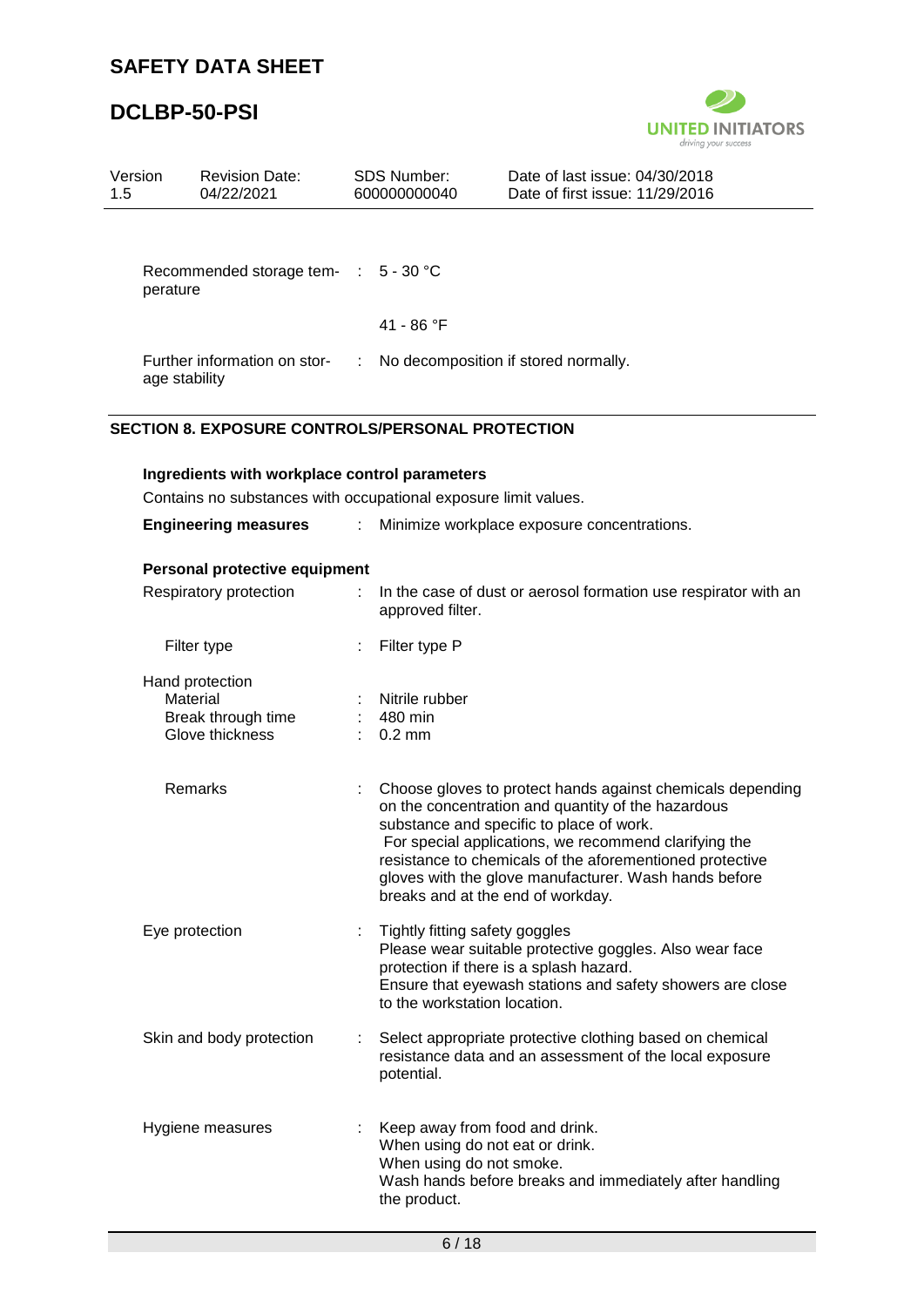

| Version | <b>Revision Date:</b> | SDS Number:  | Date of last issue: 04/30/2018  |
|---------|-----------------------|--------------|---------------------------------|
| -1.5    | 04/22/2021            | 600000000040 | Date of first issue: 11/29/2016 |
|         |                       |              |                                 |

# **SECTION 9. PHYSICAL AND CHEMICAL PROPERTIES** Appearance : paste Color : white Odor : mild Odor Threshold : No data available pH : No data available Melting point/range : No data available Boiling point/boiling range : Decomposition: Decomposes below the boiling point. Flash point : No data available Evaporation rate : No data available Flammability (solid, gas) : Not applicable Self-ignition : The substance or mixture is not classified as self heating. Upper explosion limit / Upper flammability limit : No data available Lower explosion limit / Lower : No data available flammability limit Vapor pressure : < 0.00001 hPa (25 °C) Relative vapor density : No data available Relative density : 1.212 (20 °C) Density : 1.2 g/cm3 (20 °C) Solubility(ies) Water solubility : < 0.001 g/l insoluble (20 °C) Partition coefficient: noctanol/water : log Pow: 6 (20 °C) Self-Accelerating decomposi- : 60 °C tion temperature (SADT) Method: UN-Test H.4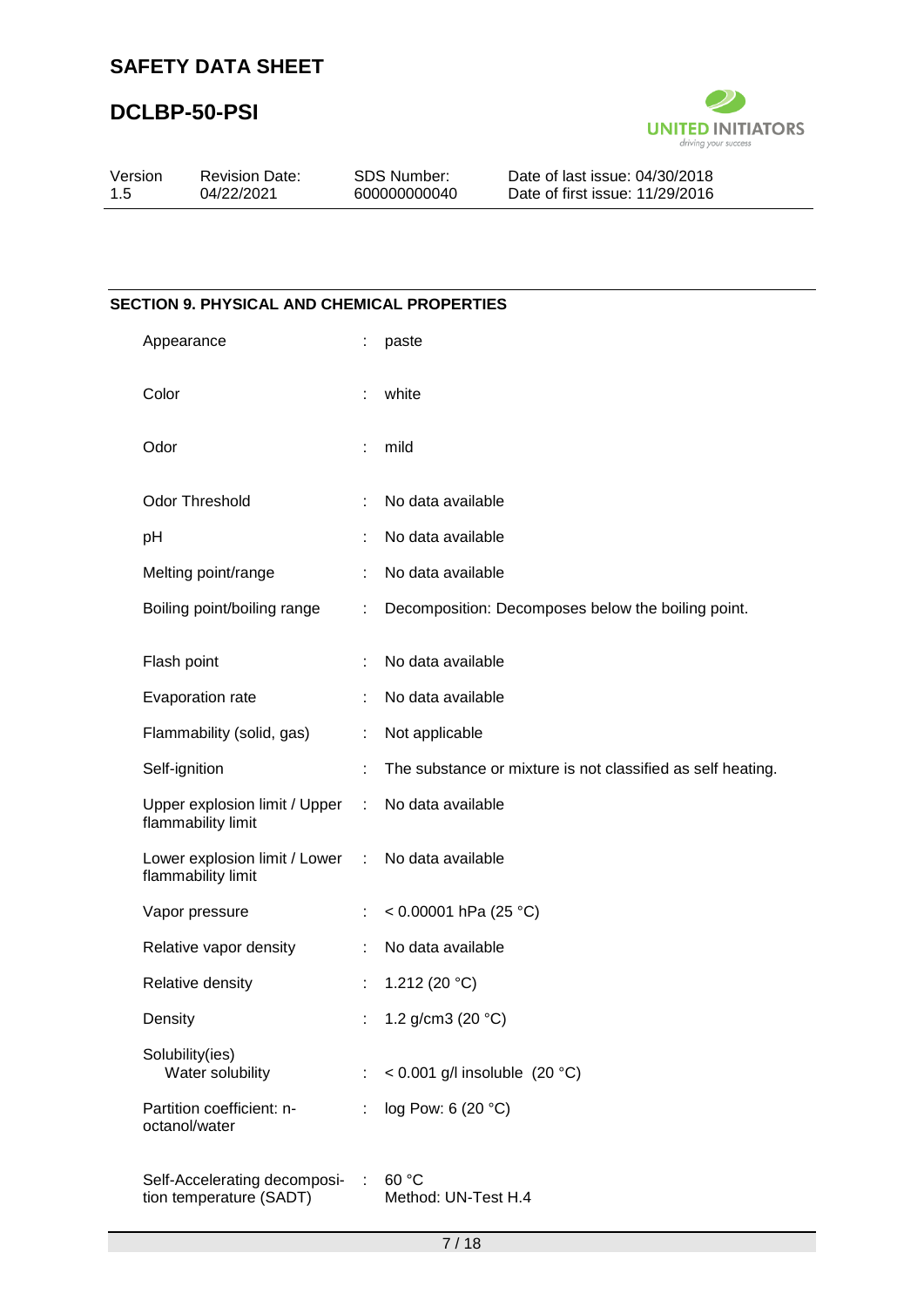

| Version<br>1.5 |                                             | <b>Revision Date:</b><br>04/22/2021 |   | SDS Number:<br>600000000040                                                                                      | Date of last issue: 04/30/2018<br>Date of first issue: 11/29/2016                                                                                                    |
|----------------|---------------------------------------------|-------------------------------------|---|------------------------------------------------------------------------------------------------------------------|----------------------------------------------------------------------------------------------------------------------------------------------------------------------|
|                |                                             |                                     |   |                                                                                                                  | SADT-Self Accelerating Decomposition Temperature. Lowest<br>temperature at which the tested package size will undergo a<br>self-accelerating decomposition reaction. |
|                | Viscosity                                   | Viscosity, dynamic                  | ÷ | 4,000,000 mPa.s (20 °C)                                                                                          |                                                                                                                                                                      |
|                |                                             | Viscosity, kinematic                |   | No data available                                                                                                |                                                                                                                                                                      |
|                |                                             | <b>Explosive properties</b>         |   | Not explosive                                                                                                    |                                                                                                                                                                      |
|                | Oxidizing properties                        |                                     |   | The substance or mixture is not classified as oxidizing.<br>Organic peroxide                                     |                                                                                                                                                                      |
|                | <b>SECTION 10. STABILITY AND REACTIVITY</b> |                                     |   |                                                                                                                  |                                                                                                                                                                      |
|                | Reactivity                                  |                                     |   |                                                                                                                  | Stable under recommended storage conditions.                                                                                                                         |
|                |                                             | Chemical stability                  |   |                                                                                                                  | Stable under recommended storage conditions.                                                                                                                         |
|                | tions                                       | Possibility of hazardous reac-      |   | tion at or below SADT.                                                                                           | Contact with incompatible substances can cause decomposi-                                                                                                            |
|                |                                             | Conditions to avoid                 |   | Protect from contamination.<br>decomposition at or below SADT.<br>Heat, flames and sparks.<br>Avoid confinement. | Contact with incompatible substances can cause                                                                                                                       |
|                |                                             | Incompatible materials              |   |                                                                                                                  | Accelerators, strong acids and bases, heavy metals and<br>heavy metal salts, reducing agents                                                                         |
|                | products                                    | Hazardous decomposition             |   |                                                                                                                  | Irritant, caustic, flammable, noxious/toxic gases and vapours<br>can develop in the case of fire and decomposition                                                   |

### **SECTION 11. TOXICOLOGICAL INFORMATION**

### **Acute toxicity**

Not classified based on available information.

### **Components:**

### **Bis-(2,4-dichlorobenzoyl) peroxide:**

| Acute oral toxicity   | : LD50 (Rat): $> 2,000$ mg/kg<br>Method: OECD Test Guideline 423<br>Assessment: The substance or mixture has no acute oral tox-<br>icity |
|-----------------------|------------------------------------------------------------------------------------------------------------------------------------------|
| Acute dermal toxicity | : LD50 (Rabbit): $> 2,000$ mg/kg<br>Assessment: The substance or mixture has no acute dermal                                             |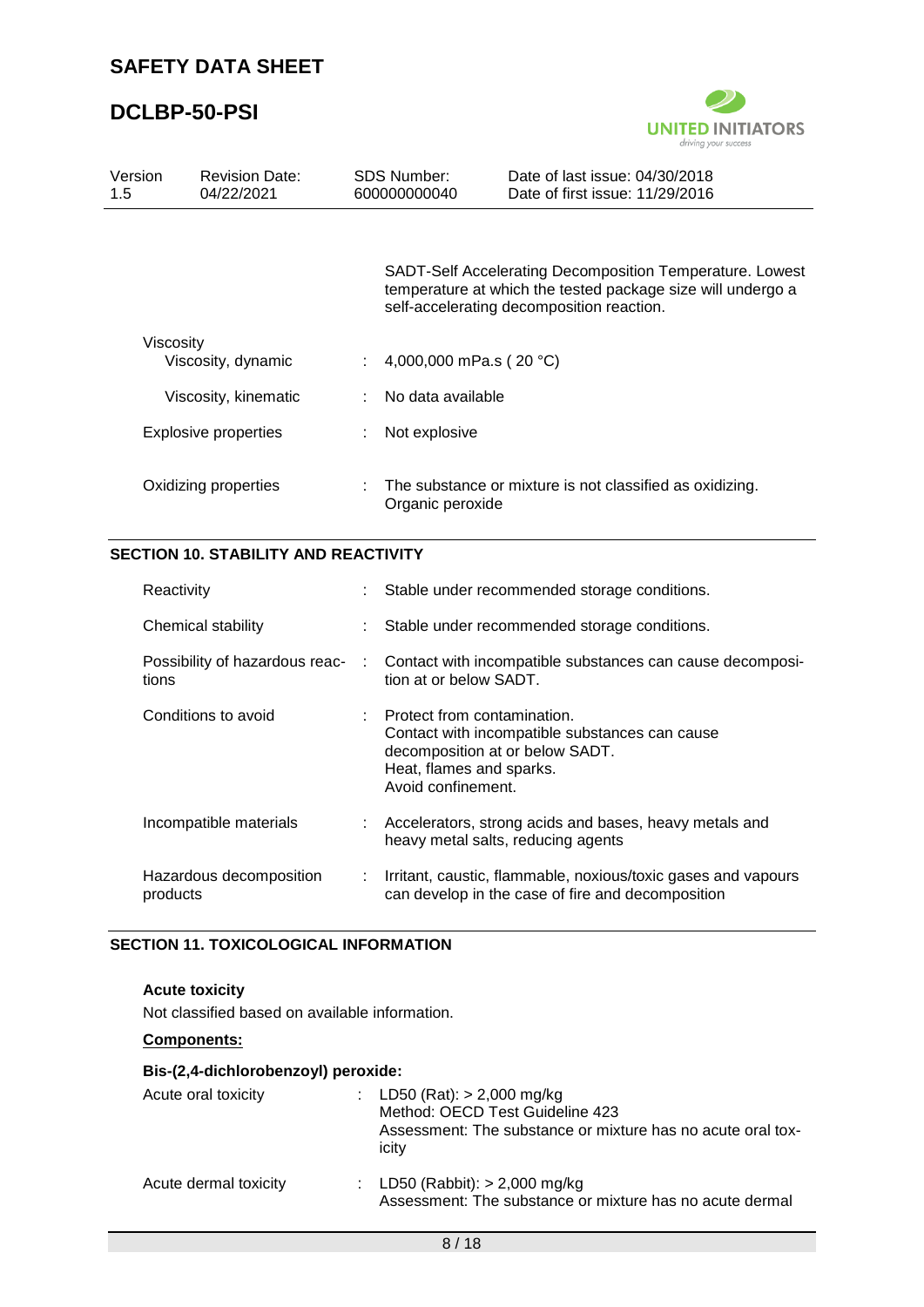Revision Date:

# **DCLBP-50-PSI**

Version



Date of last issue: 04/30/2018

| 04/22/2021                          | 600000000040                                   | Date of first issue: 11/29/2016                              |
|-------------------------------------|------------------------------------------------|--------------------------------------------------------------|
|                                     |                                                |                                                              |
|                                     | toxicity                                       |                                                              |
|                                     |                                                | Remarks: Based on data from similar materials                |
| <b>Skin corrosion/irritation</b>    |                                                |                                                              |
|                                     | Not classified based on available information. |                                                              |
| <b>Product:</b>                     |                                                |                                                              |
| Species                             | Rabbit                                         |                                                              |
| Method                              |                                                | <b>OECD Test Guideline 404</b>                               |
| Result                              | Mild skin irritation                           |                                                              |
| Remarks                             |                                                | May cause skin irritation and/or dermatitis.                 |
| Components:                         |                                                |                                                              |
| Bis-(2,4-dichlorobenzoyl) peroxide: |                                                |                                                              |
| Species                             | Rabbit                                         |                                                              |
| Method                              |                                                | <b>OECD Test Guideline 404</b>                               |
| Result                              | Mild skin irritation                           |                                                              |
|                                     |                                                |                                                              |
| Remarks                             |                                                | May cause skin irritation and/or dermatitis.                 |
| Serious eye damage/eye irritation   |                                                |                                                              |
|                                     | Not classified based on available information. |                                                              |
| Product:                            |                                                |                                                              |
| <b>Species</b>                      | Rabbit                                         |                                                              |
| Result                              | No eye irritation                              |                                                              |
| Method                              |                                                | <b>OECD Test Guideline 437</b>                               |
| Remarks                             | system.                                        | Product dust may be irritating to eyes, skin and respiratory |
| <b>Components:</b>                  |                                                |                                                              |
| Bis-(2,4-dichlorobenzoyl) peroxide: |                                                |                                                              |
| Species                             | Rabbit                                         |                                                              |
| Result                              | No eye irritation                              |                                                              |
| Method                              |                                                | <b>OECD Test Guideline 437</b>                               |

SDS Number:

#### **Skin sensitization**

May cause an allergic skin reaction.

#### **Respiratory sensitization**

Not classified based on available information.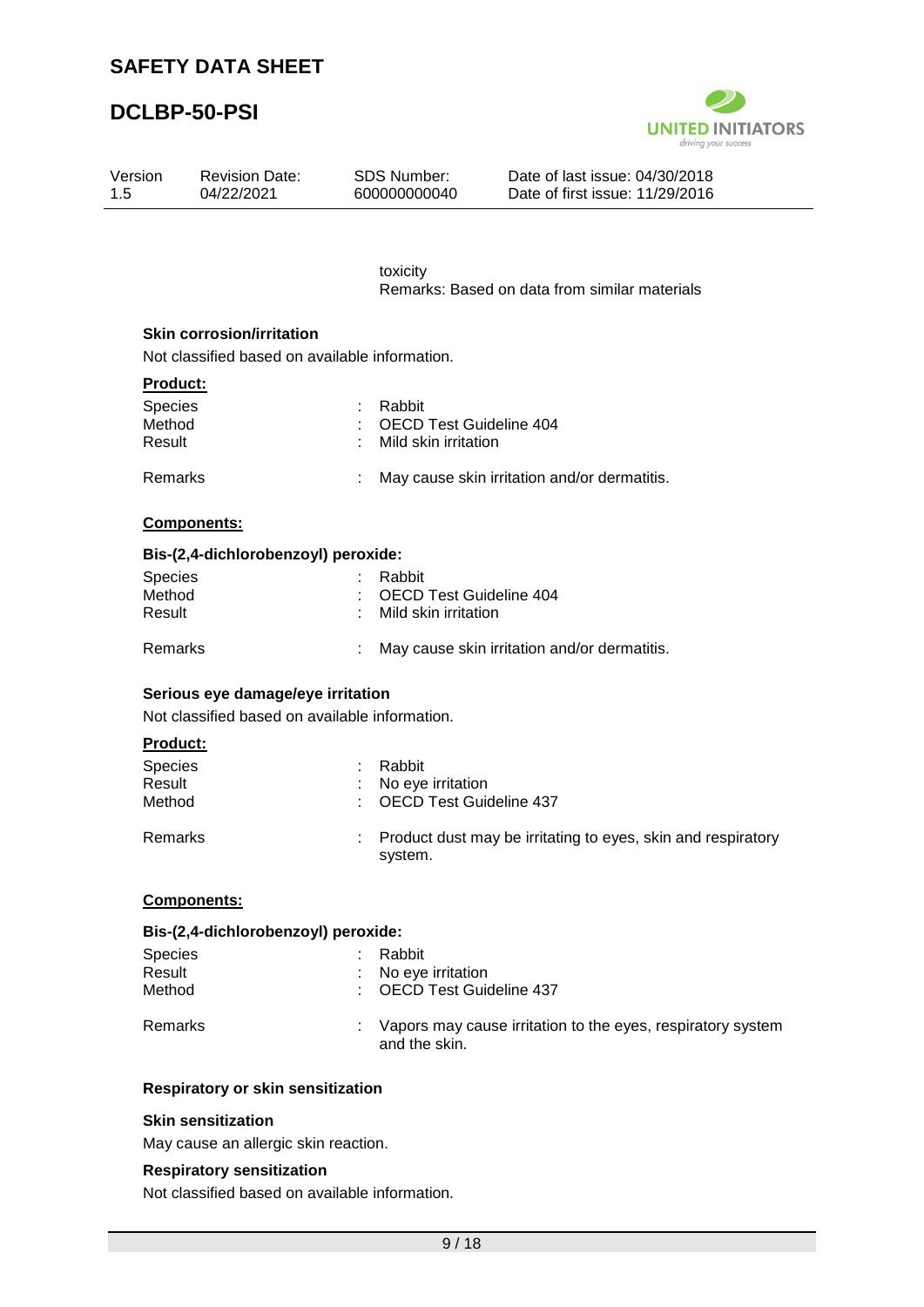

| 1.5 | <b>SDS Number:</b><br>Version<br><b>Revision Date:</b><br>04/22/2021<br>600000000040 |                                                                                 | Date of last issue: 04/30/2018<br>Date of first issue: 11/29/2016 |                                                         |                                                                                                                                                             |
|-----|--------------------------------------------------------------------------------------|---------------------------------------------------------------------------------|-------------------------------------------------------------------|---------------------------------------------------------|-------------------------------------------------------------------------------------------------------------------------------------------------------------|
|     |                                                                                      |                                                                                 |                                                                   |                                                         |                                                                                                                                                             |
|     | <b>Product:</b>                                                                      |                                                                                 |                                                                   |                                                         |                                                                                                                                                             |
|     | Method<br>Result                                                                     |                                                                                 |                                                                   | <b>OECD Test Guideline 429</b><br>Causes sensitization. |                                                                                                                                                             |
|     | Remarks                                                                              |                                                                                 |                                                                   | Causes sensitization.                                   |                                                                                                                                                             |
|     |                                                                                      | Components:                                                                     |                                                                   |                                                         |                                                                                                                                                             |
|     |                                                                                      | Bis-(2,4-dichlorobenzoyl) peroxide:                                             |                                                                   |                                                         |                                                                                                                                                             |
|     | Method<br>Result                                                                     |                                                                                 |                                                                   | <b>OECD Test Guideline 429</b>                          | May cause sensitization by skin contact.                                                                                                                    |
|     | Remarks                                                                              |                                                                                 |                                                                   | Causes sensitization.                                   |                                                                                                                                                             |
|     |                                                                                      | <b>Germ cell mutagenicity</b><br>Not classified based on available information. |                                                                   |                                                         |                                                                                                                                                             |
|     | <b>Product:</b>                                                                      |                                                                                 |                                                                   |                                                         |                                                                                                                                                             |
|     |                                                                                      | Genotoxicity in vitro                                                           |                                                                   | Result: negative                                        | Method: OECD Test Guideline 476                                                                                                                             |
|     |                                                                                      |                                                                                 |                                                                   | Result: negative                                        | Method: OECD Test Guideline 487                                                                                                                             |
|     |                                                                                      | Genotoxicity in vivo                                                            |                                                                   | : Remarks: No data available                            |                                                                                                                                                             |
|     |                                                                                      | Components:                                                                     |                                                                   |                                                         |                                                                                                                                                             |
|     |                                                                                      | Bis-(2,4-dichlorobenzoyl) peroxide:                                             |                                                                   |                                                         |                                                                                                                                                             |
|     |                                                                                      | Genotoxicity in vitro                                                           | ÷                                                                 | Result: negative                                        | Method: OECD Test Guideline 476                                                                                                                             |
|     |                                                                                      |                                                                                 |                                                                   | Result: negative                                        | Method: OECD Test Guideline 487                                                                                                                             |
|     |                                                                                      | Genotoxicity in vivo                                                            |                                                                   | Remarks: No data available                              |                                                                                                                                                             |
|     |                                                                                      | Carcinogenicity                                                                 |                                                                   |                                                         |                                                                                                                                                             |
|     |                                                                                      | Not classified based on available information.                                  |                                                                   |                                                         |                                                                                                                                                             |
|     | <b>Product:</b><br>Remarks                                                           |                                                                                 |                                                                   |                                                         | This information is not available.                                                                                                                          |
|     | <b>IARC</b>                                                                          |                                                                                 |                                                                   |                                                         | No ingredient of this product present at levels greater than or equal to 0.1% is<br>identified as probable, possible or confirmed human carcinogen by IARC. |
|     | <b>OSHA</b>                                                                          |                                                                                 |                                                                   | on OSHA's list of regulated carcinogens.                | No component of this product present at levels greater than or equal to 0.1% is                                                                             |
|     | <b>NTP</b>                                                                           |                                                                                 |                                                                   |                                                         | No ingredient of this product present at levels greater than or equal to 0.1% is<br>identified as a known or anticipated carcinogen by NTP.                 |
|     |                                                                                      |                                                                                 |                                                                   | 10/18                                                   |                                                                                                                                                             |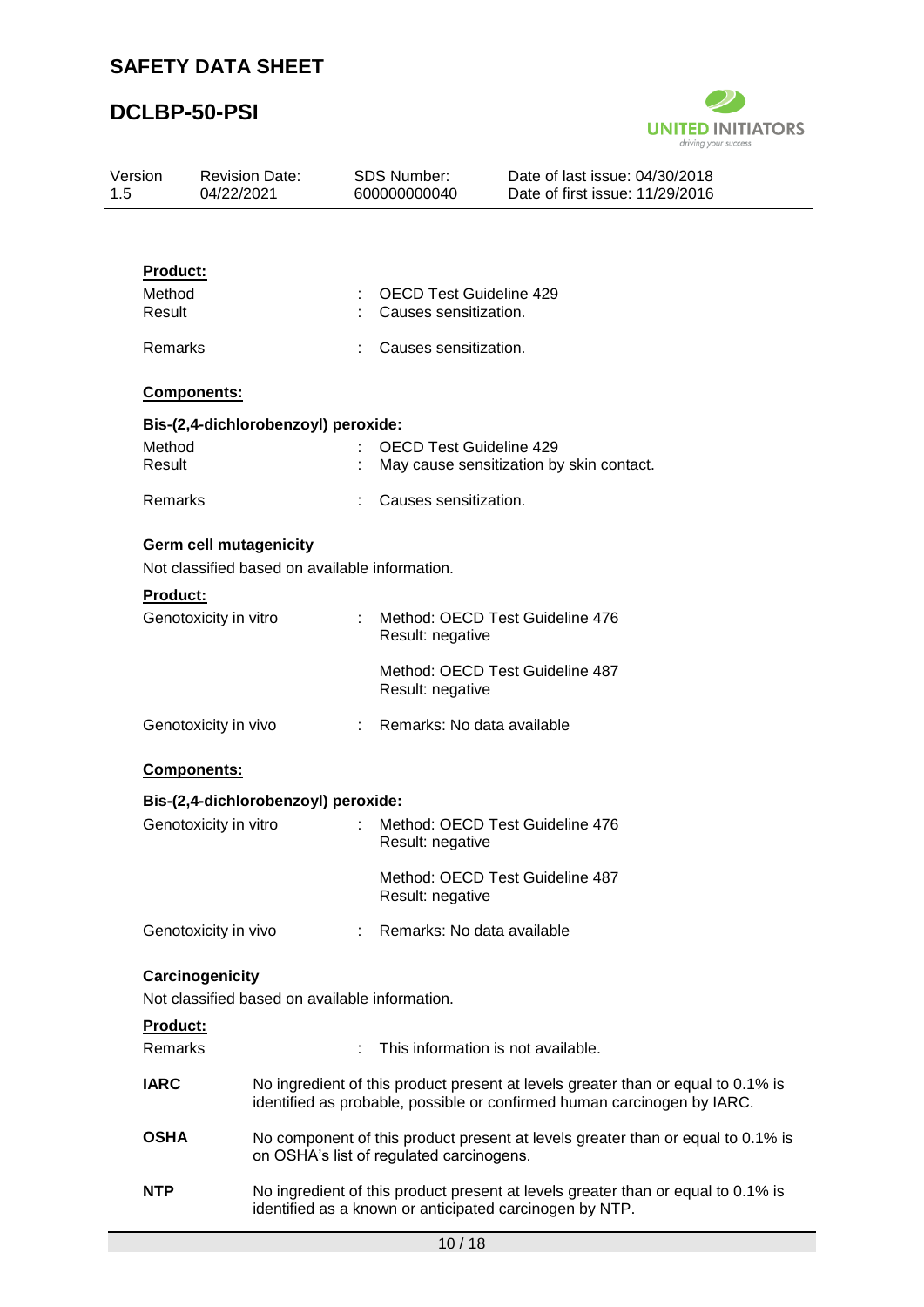Revision Date: 04/22/2021

# **DCLBP-50-PSI**

Version 1.5



Date of last issue: 04/30/2018 Date of first issue: 11/29/2016

| <b>Reproductive toxicity</b><br>May damage fertility or the unborn child. |                                                                                                                                          |
|---------------------------------------------------------------------------|------------------------------------------------------------------------------------------------------------------------------------------|
| Product:                                                                  |                                                                                                                                          |
| Effects on fertility                                                      | Species: Rat, male and female<br>Dose: 1000 mg/kg bw/d<br>Symptoms: male reproductive effects<br>Target Organs: male reproductive organs |
|                                                                           | Species: Rat, male and female<br>Dose: 300 mg/kg bw/d<br>Symptoms: male reproductive effects<br>Target Organs: male reproductive organs  |
| Reproductive toxicity - As-<br>sessment                                   | Clear evidence of adverse effects on sexual function and<br>fertility, and/or on development, based on animal experiments                |
| Components:                                                               |                                                                                                                                          |
| Bis-(2,4-dichlorobenzoyl) peroxide:                                       |                                                                                                                                          |
| Effects on fertility                                                      | Species: Rat, male and female<br>Dose: 1000 mg/kg bw/d<br>Symptoms: male reproductive effects<br>Target Organs: male reproductive organs |
|                                                                           | Species: Rat, male and female<br>Dose: 300 mg/kg bw/d<br>Symptoms: male reproductive effects<br>Target Organs: male reproductive organs  |
| Reproductive toxicity - As-<br>sessment                                   | Clear evidence of adverse effects on sexual function and<br>fertility, and/or on development, based on animal experiments                |
| <b>STOT-single exposure</b>                                               |                                                                                                                                          |
| Not classified based on available information.                            |                                                                                                                                          |
| Product:<br>Remarks                                                       | ÷<br>No data available                                                                                                                   |
| <b>STOT-repeated exposure</b>                                             |                                                                                                                                          |
| Not classified based on available information.                            |                                                                                                                                          |
| Product:<br>Remarks                                                       | No data available                                                                                                                        |
| Components:                                                               |                                                                                                                                          |
|                                                                           |                                                                                                                                          |
| Bis-(2,4-dichlorobenzoyl) peroxide:<br>Routes of exposure                 | Oral                                                                                                                                     |
|                                                                           |                                                                                                                                          |

SDS Number: 600000000040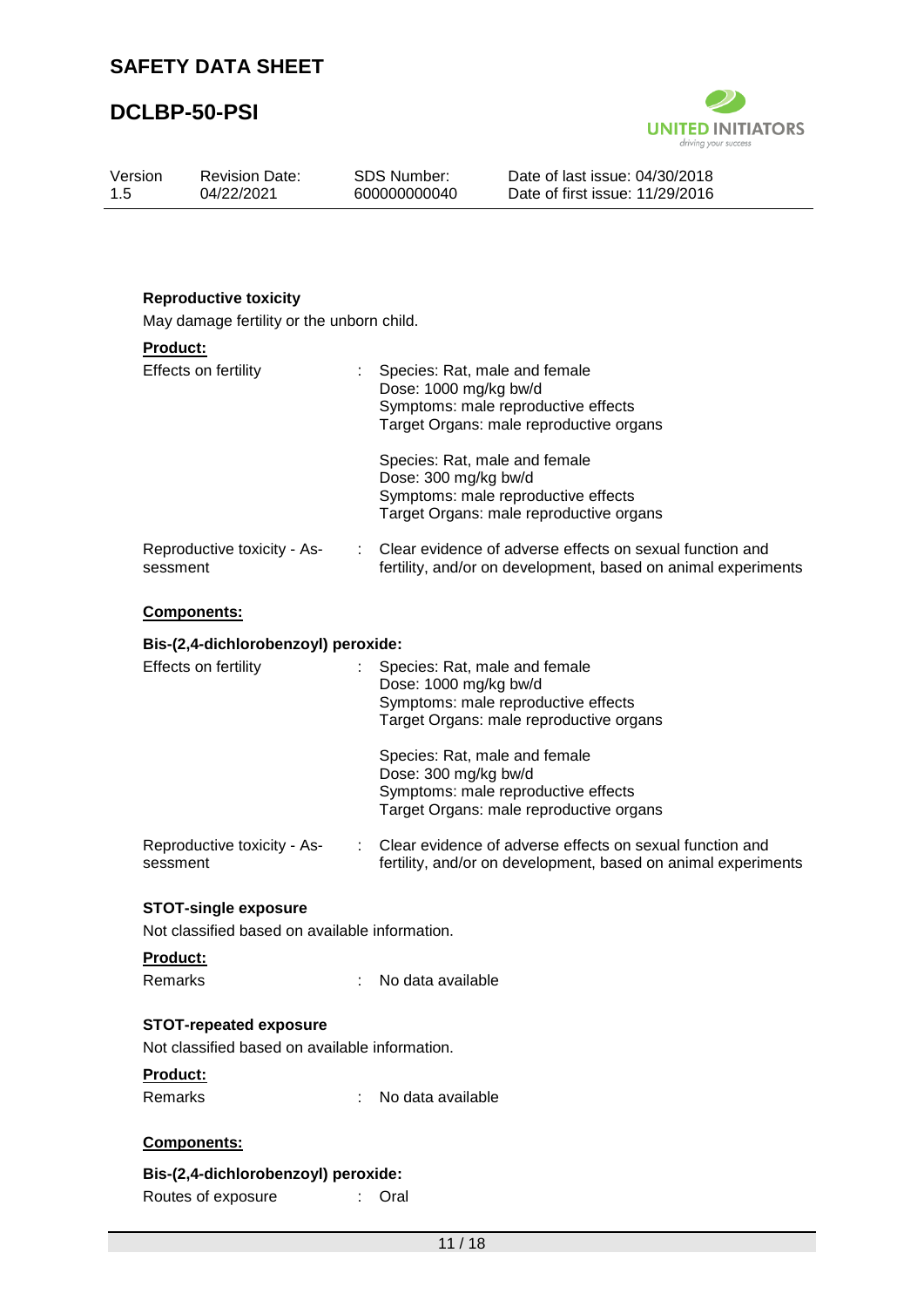

| Version<br>1.5 | <b>Revision Date:</b><br>04/22/2021            | <b>SDS Number:</b><br>600000000040                 | Date of last issue: 04/30/2018<br>Date of first issue: 11/29/2016 |  |  |  |  |
|----------------|------------------------------------------------|----------------------------------------------------|-------------------------------------------------------------------|--|--|--|--|
|                |                                                |                                                    |                                                                   |  |  |  |  |
|                | <b>Target Organs</b>                           | male reproductive organs<br>÷                      |                                                                   |  |  |  |  |
|                | <b>Repeated dose toxicity</b>                  |                                                    |                                                                   |  |  |  |  |
|                | Product:                                       |                                                    |                                                                   |  |  |  |  |
|                | Species                                        | Rat                                                |                                                                   |  |  |  |  |
|                | Exposure time                                  | 300 mg/kg<br>÷.<br>28 d                            |                                                                   |  |  |  |  |
|                | Species                                        | Rat                                                |                                                                   |  |  |  |  |
|                | <b>Application Route</b>                       | ÷.<br>Oral                                         |                                                                   |  |  |  |  |
|                | Exposure time<br>Method                        | 90 d<br>t.<br>÷.<br><b>OECD Test Guideline 408</b> |                                                                   |  |  |  |  |
|                |                                                |                                                    |                                                                   |  |  |  |  |
|                | Components:                                    |                                                    |                                                                   |  |  |  |  |
|                | Bis-(2,4-dichlorobenzoyl) peroxide:            |                                                    |                                                                   |  |  |  |  |
|                | Species                                        | Rat                                                |                                                                   |  |  |  |  |
|                | Exposure time                                  | 300 mg/kg<br>28 d                                  |                                                                   |  |  |  |  |
|                | Species                                        | Rat                                                |                                                                   |  |  |  |  |
|                | <b>Application Route</b>                       | ÷.<br>Oral                                         |                                                                   |  |  |  |  |
|                | Exposure time                                  | 90 d<br>$\mathbb{R}^{\mathbb{Z}}$                  |                                                                   |  |  |  |  |
|                | Method                                         | ÷<br><b>OECD Test Guideline 408</b>                |                                                                   |  |  |  |  |
|                | <b>Aspiration toxicity</b>                     |                                                    |                                                                   |  |  |  |  |
|                | Not classified based on available information. |                                                    |                                                                   |  |  |  |  |
|                | Product:                                       |                                                    |                                                                   |  |  |  |  |
|                | No data available                              |                                                    |                                                                   |  |  |  |  |
|                | <b>Further information</b>                     |                                                    |                                                                   |  |  |  |  |
|                | Product:                                       |                                                    |                                                                   |  |  |  |  |
|                | Remarks                                        | No data available<br>÷                             |                                                                   |  |  |  |  |
|                | Components:                                    |                                                    |                                                                   |  |  |  |  |
|                | Bis-(2,4-dichlorobenzoyl) peroxide:            |                                                    |                                                                   |  |  |  |  |
|                | Remarks                                        | No data available<br>÷.                            |                                                                   |  |  |  |  |
|                |                                                |                                                    |                                                                   |  |  |  |  |
|                | <b>SECTION 12. ECOLOGICAL INFORMATION</b>      |                                                    |                                                                   |  |  |  |  |
|                | <b>Ecotoxicity</b>                             |                                                    |                                                                   |  |  |  |  |
|                | Product:                                       |                                                    |                                                                   |  |  |  |  |
|                | Toxicity to fish                               | $\mathbb{R}^{\mathbb{Z}}$                          | LC50 (Poecilia reticulata (guppy)): > 1,000 mg/l                  |  |  |  |  |
|                |                                                | Exposure time: 96 h                                |                                                                   |  |  |  |  |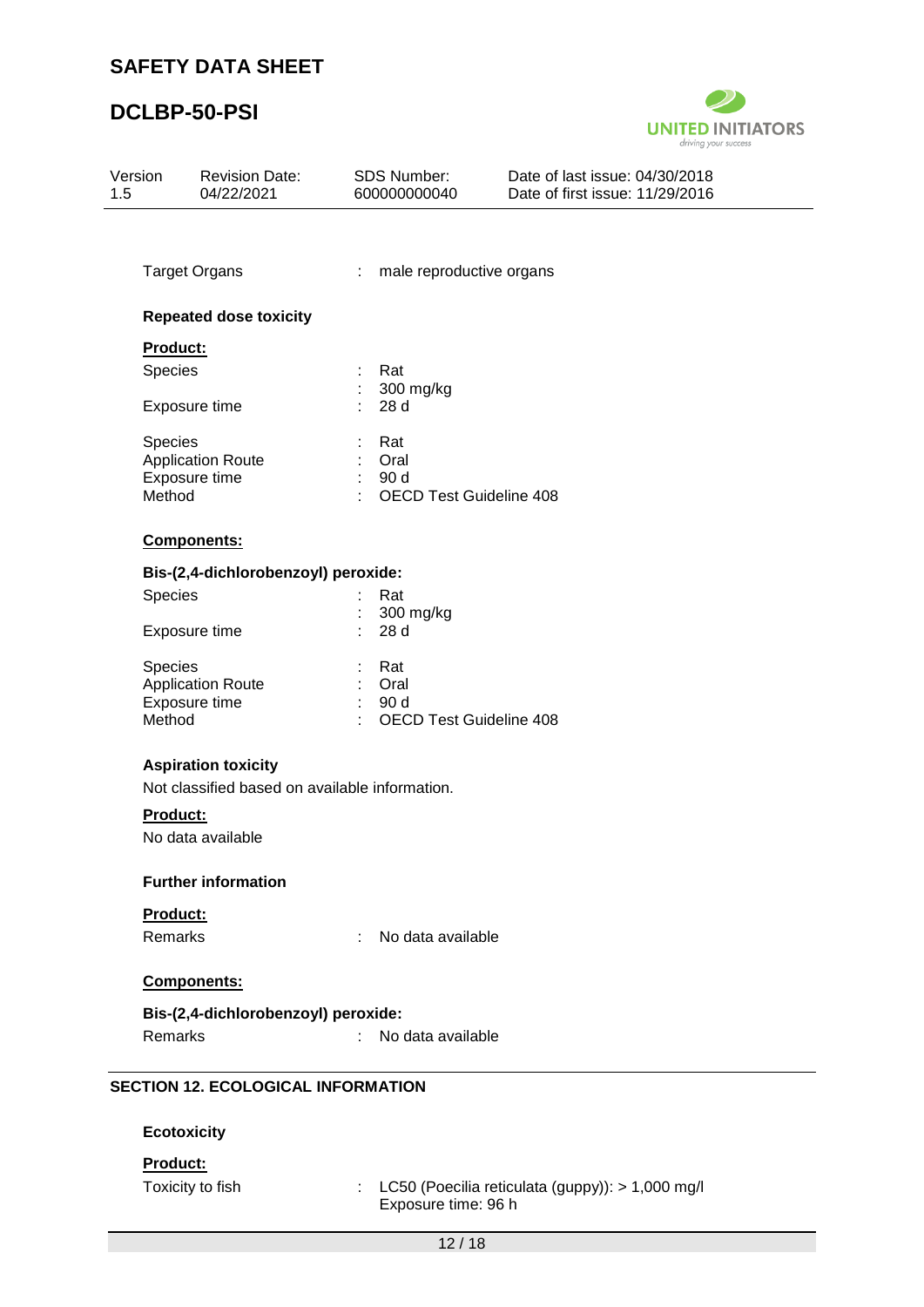

| 1.5 | Version            | <b>Revision Date:</b><br>04/22/2021                      |    | SDS Number:<br>600000000040                                                       | Date of last issue: 04/30/2018<br>Date of first issue: 11/29/2016                                 |
|-----|--------------------|----------------------------------------------------------|----|-----------------------------------------------------------------------------------|---------------------------------------------------------------------------------------------------|
|     |                    |                                                          |    |                                                                                   |                                                                                                   |
|     |                    |                                                          |    | Method: OECD Test Guideline 203                                                   |                                                                                                   |
|     |                    | aquatic invertebrates                                    |    | Method: OECD Test Guideline 202                                                   | Toxicity to daphnia and other : EC50 (Daphnia magna (Water flea)): > 100 mg/l                     |
|     | plants             | Toxicity to algae/aquatic                                | ÷. | mg/l<br>Method: OECD Test Guideline 201                                           | EC50 (Pseudokirchneriella subcapitata (green algae)): > 100                                       |
|     |                    |                                                          |    | mg/l<br>Method: OECD Test Guideline 201                                           | NOEC (Pseudokirchneriella subcapitata (green algae)): < 100                                       |
|     |                    | Toxicity to microorganisms                               |    | EC10: 500 - 1,000 mg/l<br>Exposure time: 0.5 h<br>Method: OECD Test Guideline 209 |                                                                                                   |
|     |                    | <b>Ecotoxicology Assessment</b>                          |    |                                                                                   |                                                                                                   |
|     |                    | Acute aquatic toxicity                                   | ÷. |                                                                                   | This product has no known ecotoxicological effects.                                               |
|     |                    | Chronic aquatic toxicity                                 |    |                                                                                   | This product has no known ecotoxicological effects.                                               |
|     | <b>Components:</b> |                                                          |    |                                                                                   |                                                                                                   |
|     |                    | Bis-(2,4-dichlorobenzoyl) peroxide:                      |    |                                                                                   |                                                                                                   |
|     | Toxicity to fish   |                                                          |    | Exposure time: 96 h<br>Method: OECD Test Guideline 203                            | LC50 (Poecilia reticulata (guppy)): > 1,000 mg/l                                                  |
|     |                    | Toxicity to daphnia and other :<br>aquatic invertebrates |    | Exposure time: 48 h<br>Method: OECD Test Guideline 202                            | EC50 (Daphnia magna (Water flea)): > 100 mg/l<br>Remarks: No toxicity at the limit of solubility. |
|     | plants             | Toxicity to algae/aquatic                                |    | mg/l<br>Exposure time: 72 h<br>Method: OECD Test Guideline 201                    | EC50 (Pseudokirchneriella subcapitata (green algae)): > 100                                       |
|     |                    |                                                          |    | mg/l<br>Exposure time: 72 h<br>Method: OECD Test Guideline 201                    | NOEC (Pseudokirchneriella subcapitata (green algae)): > 100                                       |
|     |                    | Toxicity to microorganisms                               |    | $EC10: < 1,000$ mg/l<br>Exposure time: 0.5 h<br>Method: OECD Test Guideline 209   |                                                                                                   |
|     |                    | <b>Ecotoxicology Assessment</b>                          |    |                                                                                   |                                                                                                   |
|     |                    | Acute aquatic toxicity                                   |    |                                                                                   | This product has no known ecotoxicological effects.                                               |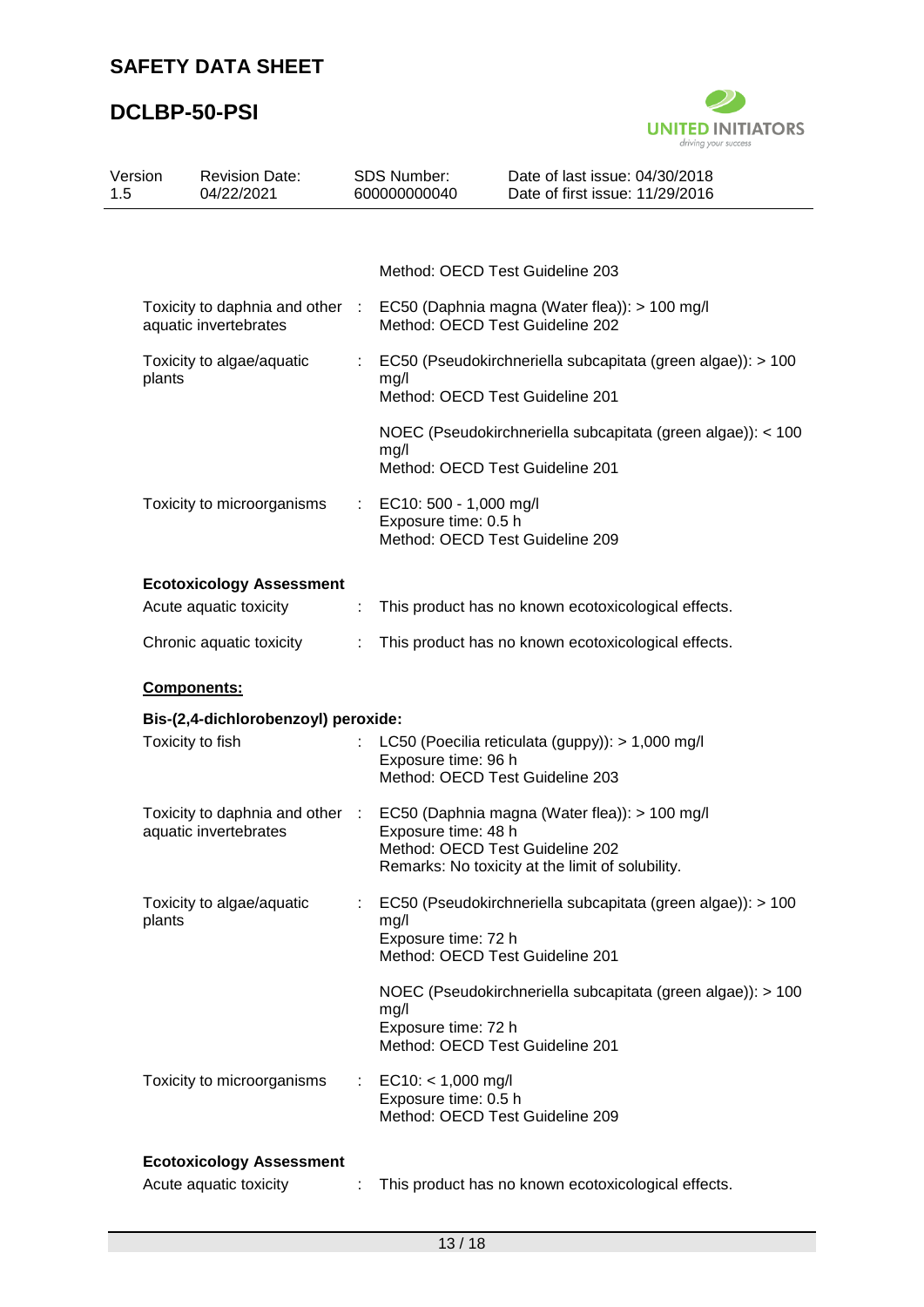# **DCLBP-50-PSI**



| Version                             | <b>Revision Date:</b><br>04/22/2021              |                               | <b>SDS Number:</b><br>600000000040 | Date of last issue: 04/30/2018<br>Date of first issue: 11/29/2016                                                                                                                                                                                                                                                |
|-------------------------------------|--------------------------------------------------|-------------------------------|------------------------------------|------------------------------------------------------------------------------------------------------------------------------------------------------------------------------------------------------------------------------------------------------------------------------------------------------------------|
|                                     |                                                  |                               |                                    |                                                                                                                                                                                                                                                                                                                  |
|                                     | Chronic aquatic toxicity                         |                               |                                    | : This product has no known ecotoxicological effects.                                                                                                                                                                                                                                                            |
|                                     | <b>Persistence and degradability</b>             |                               |                                    |                                                                                                                                                                                                                                                                                                                  |
| Product:                            | Biodegradability                                 |                               | Result: Biodegradable              | Method: OECD Test Guideline 301D                                                                                                                                                                                                                                                                                 |
|                                     | Components:                                      |                               |                                    |                                                                                                                                                                                                                                                                                                                  |
|                                     | Bis-(2,4-dichlorobenzoyl) peroxide:              |                               |                                    |                                                                                                                                                                                                                                                                                                                  |
|                                     | Biodegradability                                 |                               | Result: Biodegradable              | Method: OECD Test Guideline 301D                                                                                                                                                                                                                                                                                 |
|                                     | <b>Bioaccumulative potential</b>                 |                               |                                    |                                                                                                                                                                                                                                                                                                                  |
|                                     | Components:                                      |                               |                                    |                                                                                                                                                                                                                                                                                                                  |
| Bis-(2,4-dichlorobenzoyl) peroxide: |                                                  |                               |                                    |                                                                                                                                                                                                                                                                                                                  |
|                                     | Partition coefficient: n-<br>octanol/water       | $\mathcal{I}^{\mathcal{I}}$ . | log Pow: 6 (20 °C / 20 °C)         |                                                                                                                                                                                                                                                                                                                  |
|                                     | <b>Mobility in soil</b>                          |                               |                                    |                                                                                                                                                                                                                                                                                                                  |
|                                     | No data available                                |                               |                                    |                                                                                                                                                                                                                                                                                                                  |
|                                     | Other adverse effects                            |                               |                                    |                                                                                                                                                                                                                                                                                                                  |
| <b>Product:</b>                     |                                                  |                               |                                    |                                                                                                                                                                                                                                                                                                                  |
|                                     | Ozone-Depletion Potential                        |                               | <b>Substances</b>                  | Regulation: 40 CFR Protection of Environment; Part 82 Pro-<br>tection of Stratospheric Ozone - CAA Section 602 Class I<br>Remarks: This product neither contains, nor was manufac-<br>tured with a Class I or Class II ODS as defined by the U.S.<br>Clean Air Act Section 602 (40 CFR 82, Subpt. A, App.A + B). |
| mation                              | Additional ecological infor-                     | ÷.                            | No data available                  |                                                                                                                                                                                                                                                                                                                  |
|                                     | <b>Components:</b>                               |                               |                                    |                                                                                                                                                                                                                                                                                                                  |
|                                     | Bis-(2,4-dichlorobenzoyl) peroxide:              |                               |                                    |                                                                                                                                                                                                                                                                                                                  |
| mation                              | Additional ecological infor- : No data available |                               |                                    |                                                                                                                                                                                                                                                                                                                  |

### **SECTION 13. DISPOSAL CONSIDERATIONS**

| <b>Disposal methods</b> |  |
|-------------------------|--|
|-------------------------|--|

| Waste from residues | The product should not be allowed to enter drains, water |
|---------------------|----------------------------------------------------------|
|                     | courses or the soil.                                     |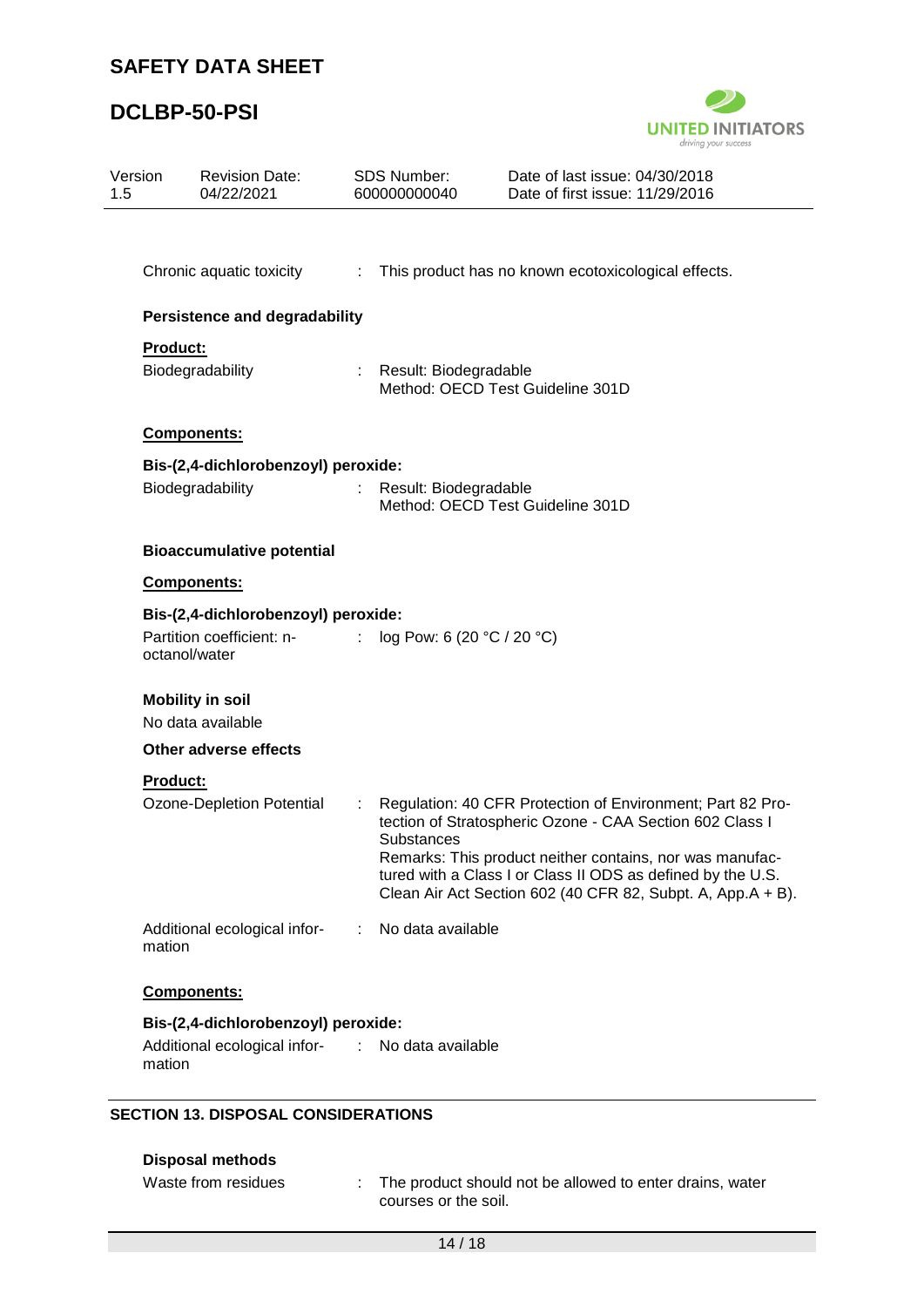

| Version | <b>Revision Date:</b>  | <b>SDS Number:</b>                                                                                                                 | Date of last issue: 04/30/2018                                                                                                                                                                                                  |
|---------|------------------------|------------------------------------------------------------------------------------------------------------------------------------|---------------------------------------------------------------------------------------------------------------------------------------------------------------------------------------------------------------------------------|
| 1.5     | 04/22/2021             | 600000000040                                                                                                                       | Date of first issue: 11/29/2016                                                                                                                                                                                                 |
|         | Contaminated packaging | chemical or used container.<br>Empty remaining contents.<br>÷.<br>Dispose of as unused product.<br>Do not re-use empty containers. | Do not contaminate ponds, waterways or ditches with<br>Dispose of wastes in an approved waste disposal facility.<br>Do not burn, or use a cutting torch on, the empty drum.<br>Dispose of in accordance with local regulations. |

#### **SECTION 14. TRANSPORT INFORMATION**

#### **International Regulations**

| <b>UNRTDG</b>                                   |    |                                                                          |
|-------------------------------------------------|----|--------------------------------------------------------------------------|
| UN number                                       |    | <b>UN 3106</b>                                                           |
| Proper shipping name                            |    | : ORGANIC PEROXIDE TYPE D, SOLID<br>(DI-2,4-DICHLOROBENZOYL PEROXIDE)    |
| Class                                           |    | 5.2                                                                      |
| Packing group                                   |    | Not assigned by regulation                                               |
| Labels                                          |    | 5.2                                                                      |
| <b>IATA-DGR</b>                                 |    |                                                                          |
| UN/ID No.                                       |    | <b>UN 3106</b>                                                           |
| Proper shipping name                            |    | Organic peroxide type D, solid                                           |
|                                                 |    | (Di-2,4-dichlorobenzoyl peroxide)                                        |
| Class                                           |    | 5.2                                                                      |
| Packing group                                   |    | Not assigned by regulation                                               |
| Labels                                          |    | Organic Peroxides, Keep Away From Heat                                   |
| Packing instruction (cargo<br>aircraft)         |    | 570                                                                      |
| Packing instruction (passen- :<br>ger aircraft) |    | 570                                                                      |
| <b>IMDG-Code</b>                                |    |                                                                          |
| UN number                                       | ÷. | <b>UN 3106</b>                                                           |
| Proper shipping name                            |    | ORGANIC PEROXIDE TYPE D, SOLID                                           |
|                                                 |    | (DI-2,4-DICHLOROBENZOYL PEROXIDE)                                        |
| Class                                           |    | 5.2                                                                      |
| Packing group                                   |    | Not assigned by regulation                                               |
| Labels                                          |    | 5.2                                                                      |
| EmS Code                                        |    | F-J, S-R                                                                 |
| Marine pollutant                                |    | no                                                                       |
|                                                 |    | Transport in bulk according to Annex II of MARPOL 73/78 and the IBC Code |

Not applicable for product as supplied.

### **Domestic regulation**

### **49 CFR**

| UN/ID/NA number      | $\therefore$ UN 3106                                                                                               |
|----------------------|--------------------------------------------------------------------------------------------------------------------|
| Proper shipping name | $\therefore$ Organic peroxide type D, solid<br>(Di-2,4-dichlorobenzoyl peroxide, paste with silicone oil,<br>≤52%) |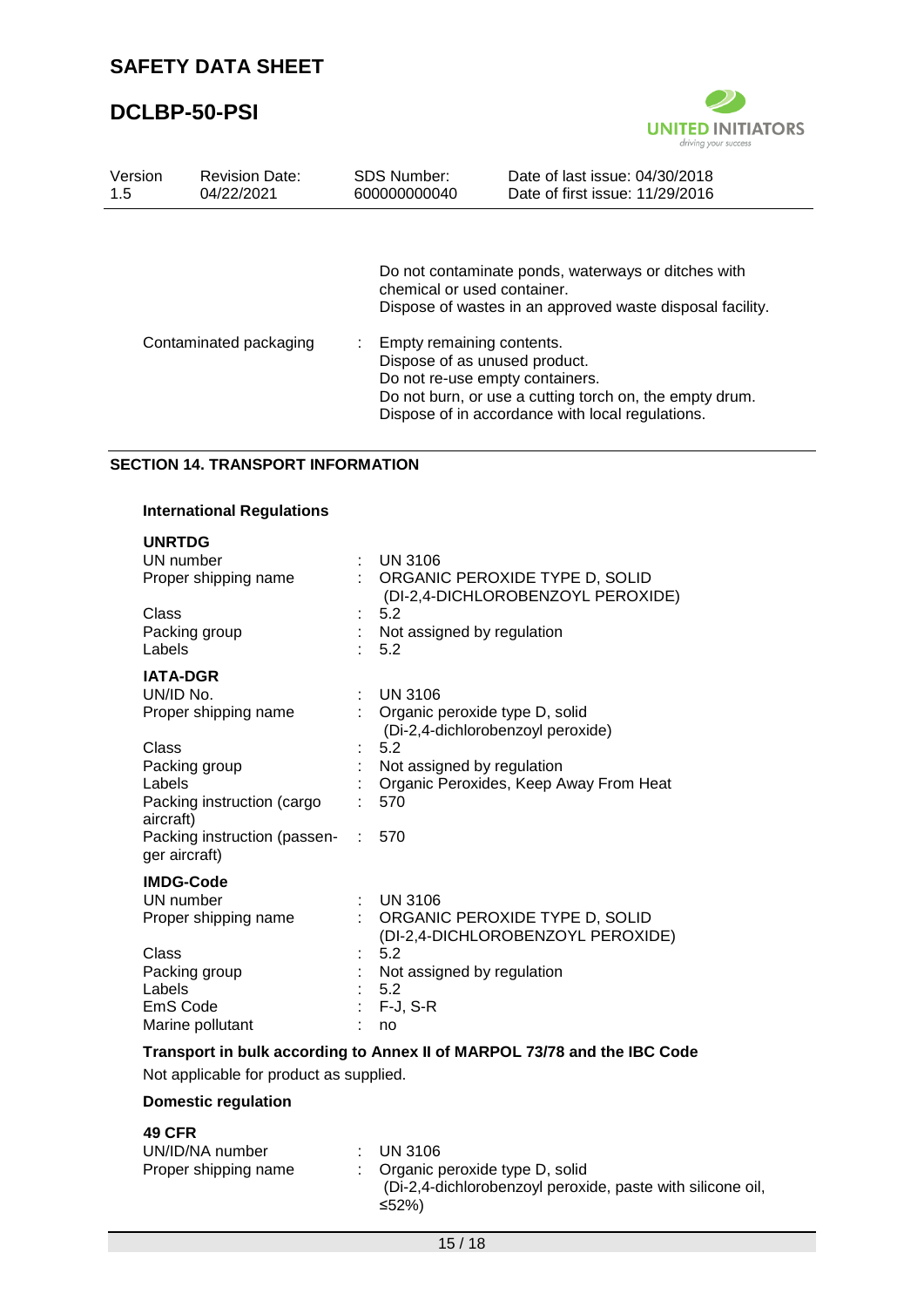

| Version | <b>Revision Date:</b> | SDS Number:  | Date of last issue: 04/30/2018  |
|---------|-----------------------|--------------|---------------------------------|
| -1.5    | 04/22/2021            | 600000000040 | Date of first issue: 11/29/2016 |
|         |                       |              |                                 |

| Class            | 5.2                          |
|------------------|------------------------------|
| Packing group    | : Not assigned by regulation |
| Labels           | : ORGANIC PEROXIDE           |
| <b>ERG Code</b>  | : 145                        |
| Marine pollutant | no.                          |

#### **Special precautions for user**

The transport classification(s) provided herein are for informational purposes only, and solely based upon the properties of the unpackaged material as it is described within this Safety Data Sheet. Transportation classifications may vary by mode of transportation, package sizes, and variations in regional or country regulations.

#### **SECTION 15. REGULATORY INFORMATION**

#### **CERCLA Reportable Quantity**

This material does not contain any components with a CERCLA RQ.

#### **SARA 304 Extremely Hazardous Substances Reportable Quantity**

This material does not contain any components with a section 304 EHS RQ.

#### **SARA 302 Extremely Hazardous Substances Threshold Planning Quantity**

This material does not contain any components with a section 302 EHS TPQ.

| SARA 311/312 Hazards | Organic peroxides<br>Respiratory or skin sensitization<br>Reproductive toxicity                                                                                                         |
|----------------------|-----------------------------------------------------------------------------------------------------------------------------------------------------------------------------------------|
| <b>SARA 313</b>      | This material does not contain any chemical components with<br>known CAS numbers that exceed the threshold (De Minimis)<br>reporting levels established by SARA Title III, Section 313. |

#### **Clean Air Act**

This product neither contains, nor was manufactured with a Class I or Class II ODS as defined by the U.S. Clean Air Act Section 602 (40 CFR 82, Subpt. A, App.A + B).

This product does not contain any hazardous air pollutants (HAP), as defined by the U.S. Clean Air Act Section 112 (40 CFR 61).

This product does not contain any chemicals listed under the U.S. Clean Air Act Section 112(r) for Accidental Release Prevention (40 CFR 68.130, Subpart F).

This product does not contain any chemicals listed under the U.S. Clean Air Act Section 111 SOCMI Intermediate or Final VOC's (40 CFR 60.489).

#### **Clean Water Act**

This product does not contain any Hazardous Substances listed under the U.S. CleanWater Act, Section 311, Table 116.4A.

This product does not contain any Hazardous Chemicals listed under the U.S. CleanWater Act, Section 311, Table 117.3.

This product does not contain any toxic pollutants listed under the U.S. Clean Water Act Section 307

This product does not contain any priority pollutants related to the U.S. Clean Water Act

#### **Maine Chemicals of High Concern**

This product does not contain any chemicals that are listed as Maine Chemicals of High Concern.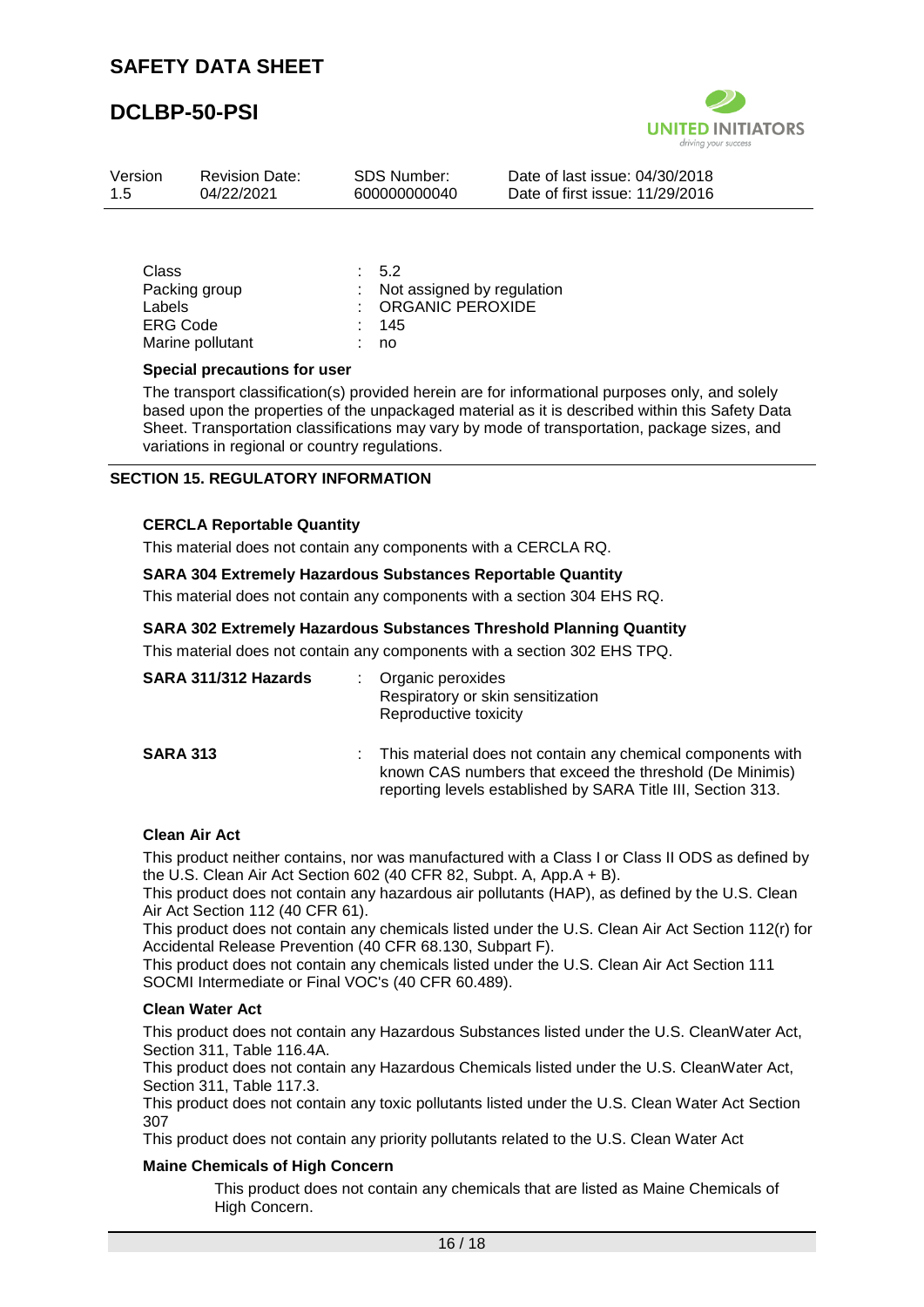

| Version<br>-1.5 | <b>Revision Date:</b><br>04/22/2021 | SDS Number:<br>600000000040 | Date of last issue: 04/30/2018<br>Date of first issue: 11/29/2016 |
|-----------------|-------------------------------------|-----------------------------|-------------------------------------------------------------------|
|                 |                                     |                             |                                                                   |
|                 |                                     |                             |                                                                   |

### **California Prop. 65**

This product does not contain any chemicals known to the State of California to cause cancer, birth, or any other reproductive defects.

#### **International Regulations**

Gefahrgruppe nach DGUV 13 Vorschrift 13 (bisher BGV B4): II (German regulatory requirements)

|            | The ingredients of this product are reported in the following inventories: |
|------------|----------------------------------------------------------------------------|
| TCSI (TW)  | On the inventory, or in compliance with the inventory                      |
| TSCA (US)  | All substances listed as active on the TSCA inventory                      |
| AICS (AU)  | On the inventory, or in compliance with the inventory                      |
| DSL (CA)   | All components of this product are on the Canadian DSL                     |
| KECI (KR)  | On the inventory, or in compliance with the inventory                      |
| PICCS (PH) | On the inventory, or in compliance with the inventory                      |
| IECSC (CN) | On the inventory, or in compliance with the inventory                      |

#### **TSCA list**

No substances are subject to a Significant New Use Rule.

No substances are subject to TSCA 12(b) export notification requirements.

#### **SECTION 16. OTHER INFORMATION**

#### **Further information**

This material safety datasheet only contains information relating to safety and does not replace any product information or product specification.

These safety instructions also apply to empty packaging which may still contain product residues.

| Sources of key data used to | Internal technical data, data from raw material SDSs, OECD |
|-----------------------------|------------------------------------------------------------|
| compile the Material Safety | eChem Portal search results and European Chemicals Agen-   |
| Data Sheet                  | cy, http://echa.europa.eu/                                 |

Revision Date : 04/22/2021

The information provided in this Safety Data Sheet is correct to the best of our knowledge, information and belief at the date of its publication. The information given is designed only as a guidance for safe handling, use, processing, storage, transportation, disposal and release and is not to be considered a warranty or quality specification. The information relates only to the specific material designated and may not be valid for such material used in combination with any other materials or in any process, unless specified in the text.